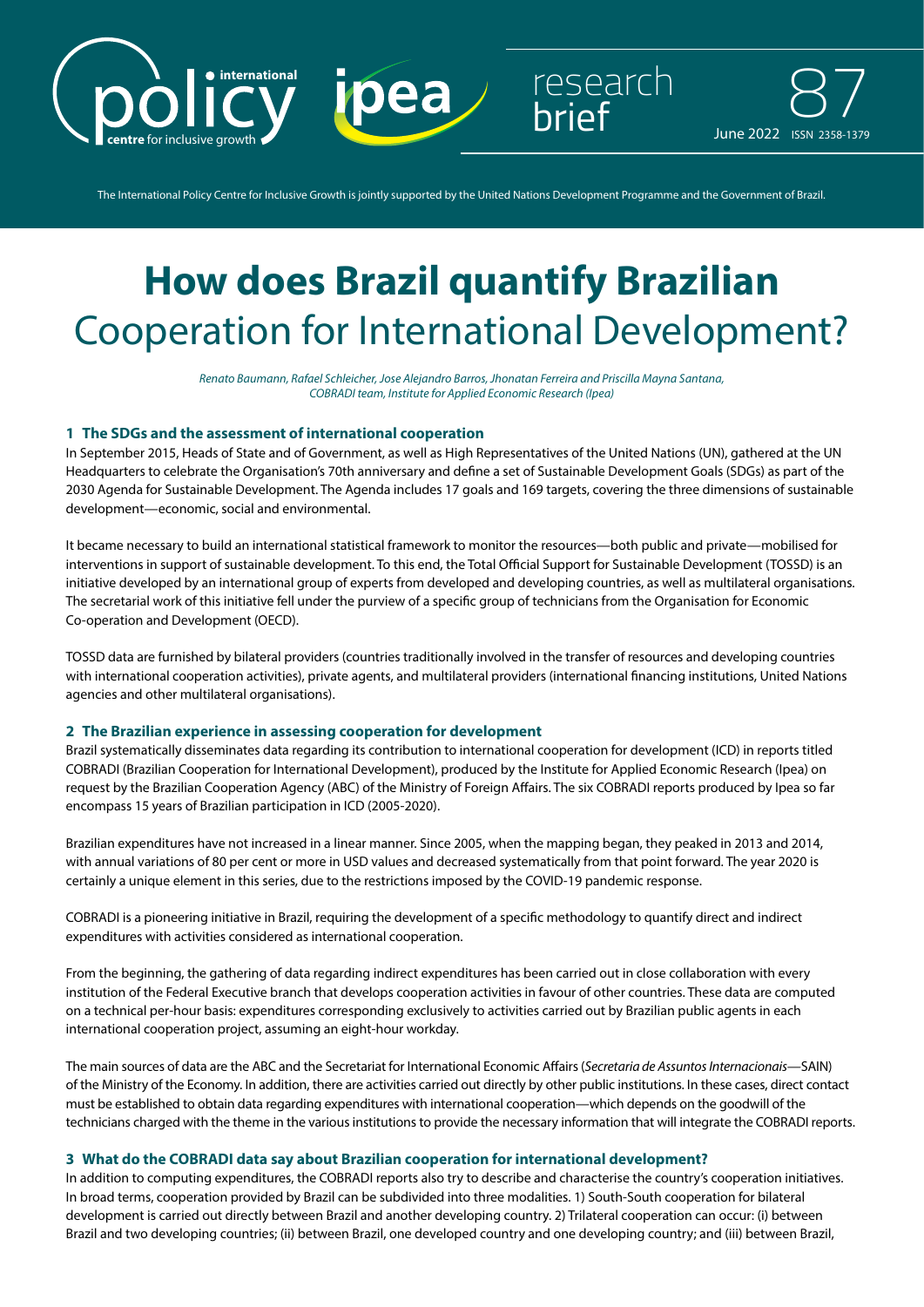an international organisation and a developing country, when it is carried out under the framework of regional/subregional arrangements or organisations. Finally, 3) decentralised South-South cooperation occurs between Brazilian subnational bodies and the subnational bodies of another developing country.

Cooperation is formalised through a Technical Cooperation Agreement between one or more countries, or under the framework of a Basic Agreement with an international organisation. Based on a general legal framework, Supplementary Adjustments or Executive Programmes are proposed. From an operational point of view, the administrative-financial implementation can be carried out: (i) directly through the Government of Brazil, with own resources; (ii) in parallel between the Government of Brazil and a partner entity, with shared resources; or (iii) in a decentralised manner to a partner entity, with own or shared resources.

Based on the knowledge produced in the six editions of the COBRADI reports, the main components of Brazilian international cooperation (in terms of resources) are contributions to international organisations (including international courts) and capital transfers to banks (the World Bank, the Inter-American Development bank, the New Development Bank, the Development Bank of Latin America, and the African Development Bank, among others). This set of multilateral initiatives absorbs 3/4<sup>ths</sup> or even more of all resources every year, a significant share of which refers to contributions to agencies of the United Nations System.

Technical cooperation—the most significant among all modes of cooperation carried out by Brazil—is mostly bilateral and channelled through the ABC. This type of cooperation is mainly focused on other Latin American countries, followed by countries in sub-Saharan Africa, especially those with lower per capita incomes. However, it can also include eventual activities with high-income countries in North America, Western Europe, the Middle East, and Asia, which gives it a universal character regarding the geographical concentration of activities: over 100 countries record some type of cooperation with Brazil.

Therefore, although Brazilian technical cooperation is of a mainly South-South nature, it also includes a South-North dimension.

The onset of catastrophic events in some countries, such as the COVID-19 pandemic, has led to an increased volume of resources dedicated to humanitarian cooperation, although the relative share of this modality in total Brazilian expenditures with international cooperation is relatively low—less than 10 per cent.

The main beneficiaries of humanitarian cooperation are countries in Latin America and the Caribbean and in Africa which is expected, given Brazil's commitment to rapprochement with its neighbours and its historical linkages to the African continent. Shipments of medicines and food, vaccines, equipment and support personnel to deal with extreme adverse situations are the main endeavours in this cooperation modality.

Also included in the country's international cooperation activities is its participation in peacekeeping missions coordinated by the United Nations. Over the years, Brazil has participated in a significant number of these missions across various global regions. Most recently, Brazilian Armed Forces provided the backbone for the UN peacekeeping mission in Haiti.

According to the latest survey carried out by Ipea for 2019-2020, the federal government spent approximately USD1 billion on Brazilian international cooperation, 63 per cent of which were spent in 2019 alone. Reasons for the retraction since then include limitations—especially regarding the free movement of experts—imposed by the pandemic response.

Around 94 per cent of the expenditures during the period 2019- 2020 were contributions to international organisations, funds and development banks, international courts, and peacekeeping operations. Of the total destined to international organisations, 47 per cent of the resources were capital contributions to regional banks, such as the BRICS New Development Bank (NDB), the Development Bank of Latin America (*Corporação Andina de Fomento—*CAF) and the Structural Convergence Fund (FOCEM) of the Southern Common Market (MERCOSUR), among others.

When analysing Brazilian international cooperation disregarding contributions to international organisations, it is clear that humanitarian and technical cooperation are the two most significant axes in terms of expenditures.



# **FIGURE**

Dimensions of Brazilian international cooperation, 2019–2020

Source: Authors' elaboration based on data from ABC, ANA, CONAB, CAPES, CNPQ, EMBRAPA, ENAP, IBGE, INCA, MAPA, MC, MCTI, MEC, MRE, MS and SAIN/ME.